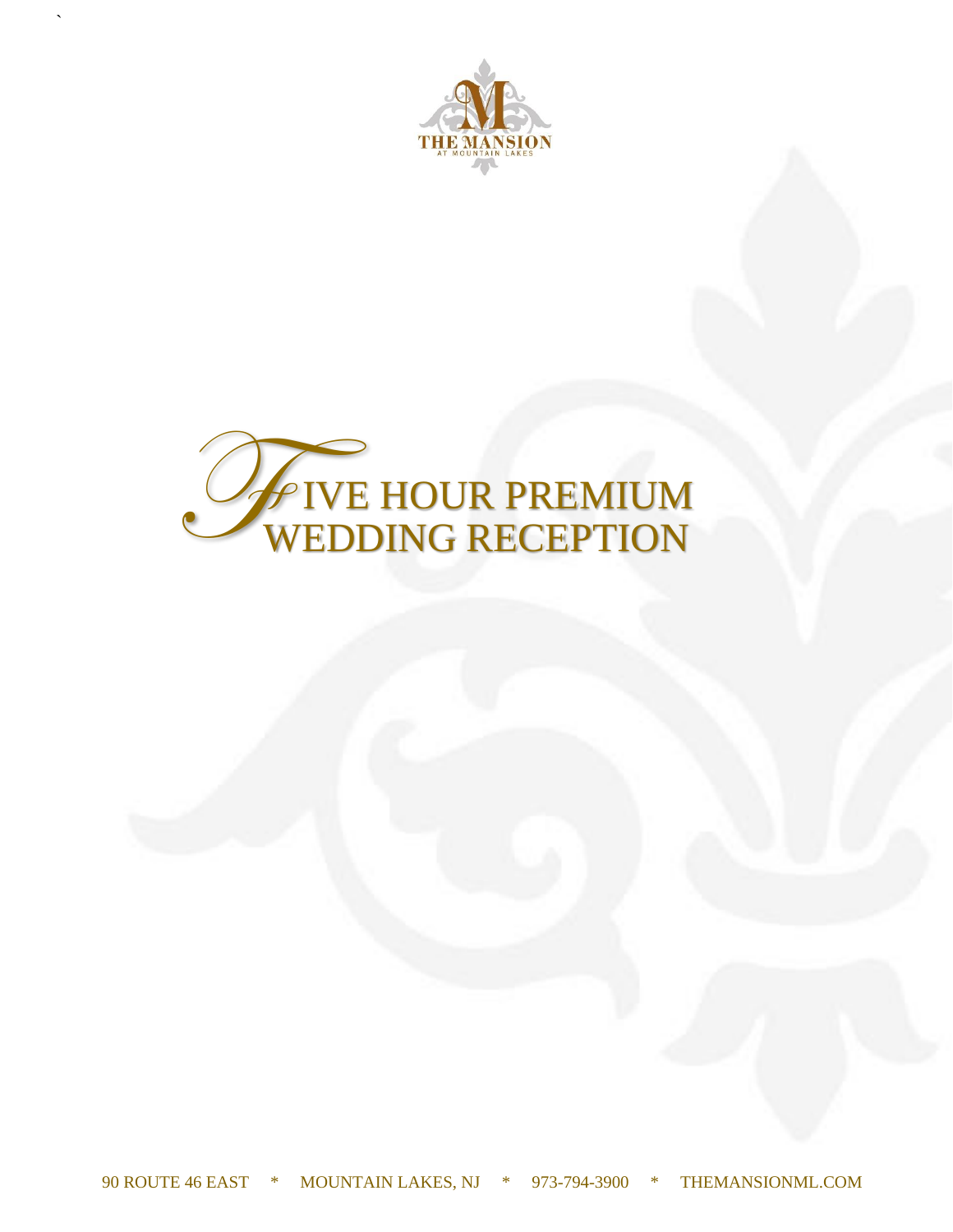

## REFRESHMENT GREET STATION

As your guests arrive, they will be greeted by our staff with champagne prior to the beginning of ceremony or cocktail hour

## COCKTAIL HOUR

Your guests will be treated to an hour of butler passed hors d'oeurves, along with a selection of gourmet foods

## MANSION ANTIPASTO TABLE

An assortment of chef inspired seasonal salads Assortment of Fresh & Dried Fruits Assorted Hummus Fresh Bruschetta Crudité with Dips Stuffed Grape Leaves Fresh Sliced Mozzarella & Tomato Roasted Peppers Marinated Mushrooms & Artichokes Olive Platters Hot Peppers Cherry Peppers Sun-dried Tomatoes Prosciutto di Parma Genoa Salami & Ham Soppressata Cheese Wheels Cheese Board of Cheeses from around the World Assorted Flatbreads Water Crackers Grilled Pita Crostini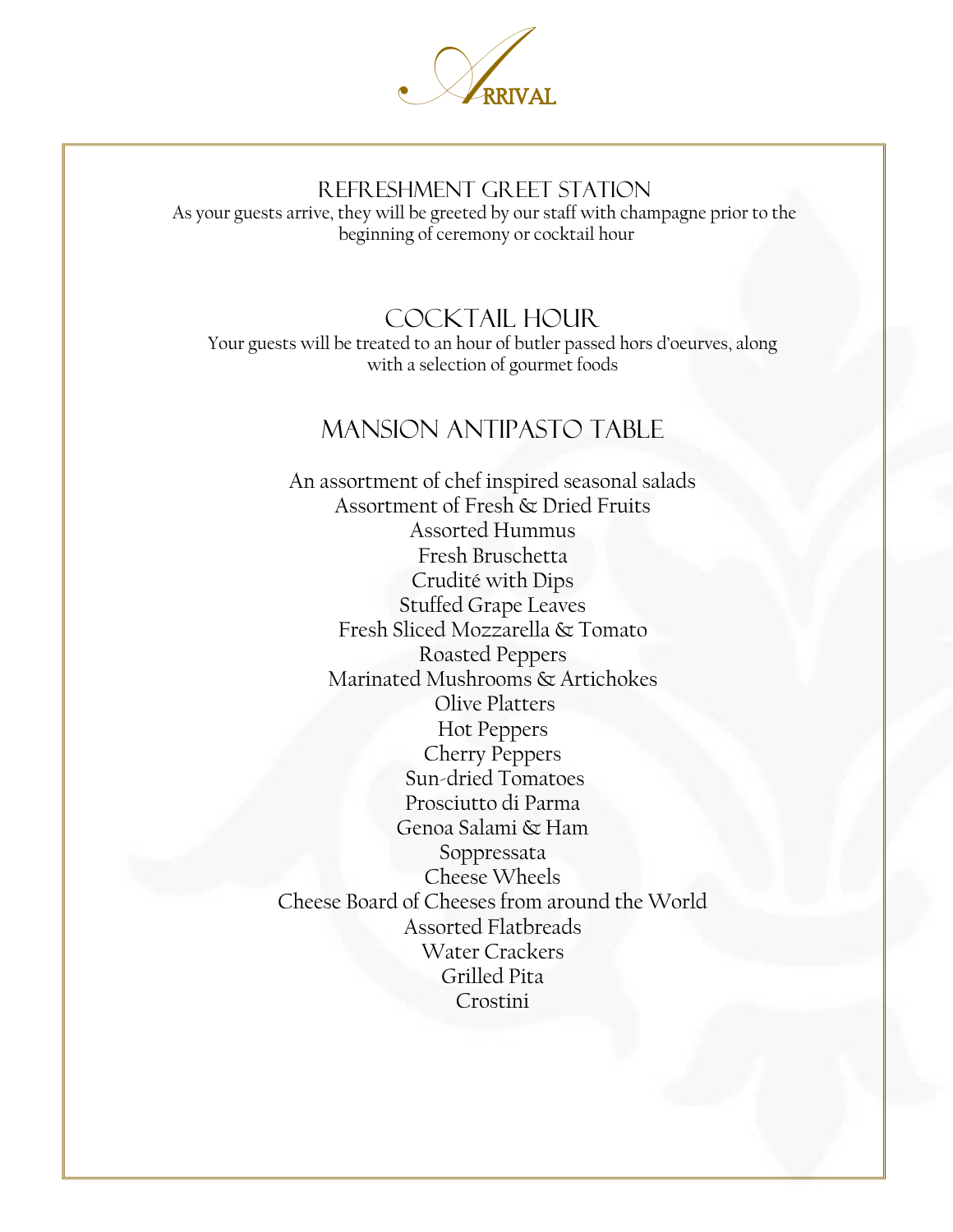

CHOOSE EIGHT

### **POULTRY**

Chicken lollipop with spicy mango salsa Chicken quesadilla cornucopia Sesame chicken with teriyaki Turkey pot pie bite Thai peanut marinated chicken satay Buffalo chicken spring roll Chicken & Waffle with maple reduction Crispy chicken asiago with arrabiatta sauce Cashew chicken eggrolls with apricot duck sauce

### BEEF & PORK

Filet mignon crostini, boursin cheese and red onion marmalade Mini short rib tacos with frizzled onions and horseradish cream Anjou pear wrapped in crispy prosciutto drizzled with port wine reduction Hoisin teriyaki meatballs Mini beef wellington Mansion beef sliders with smoked gouda-caramelized onion sauce on pretzel bun Cuban sandwich spring rolls BBQ pulled pork grilled cheese Mini hot dog en croute spicy mustard Sweet Italian sausage toasted ravioli Mini Rueben sandwiches

### SEAFOOD

Lobster risotto ball with creamy roasted tomato lobster sauce Sesame crusted ahi tuna with teriyaki sauce Mini fish taco with mango salsa, cilantro lime cream Maryland crabcake with spicy remoulade sauce Blackened scallop with chipotle salsa Grilled shrimp brochette with sweet Chile glaze Lobster salad in phyllo cup Coconut Lobster lollipop with mango salsa Smoked salmon, caper mayo, crispy potato cake Panko crusted shrimp, cilantro chimichurri Bacon crusted scallop with tomato jam

### VEGETARIAN

Baked brie and raspberry jam en croute Parmesan crusted artichoke heart tempura with horseradish sauce Vegetable spring roll, sweet chili sauce Maple infused butternut squash wellington Mini mozzarella en corozza brochette Spinach with feta in puff pastry Crispy sweet potato tempura Avocado mousse, multigrain toast with red pepper jelly Sweet corn fritter with ranch-chipotle sauce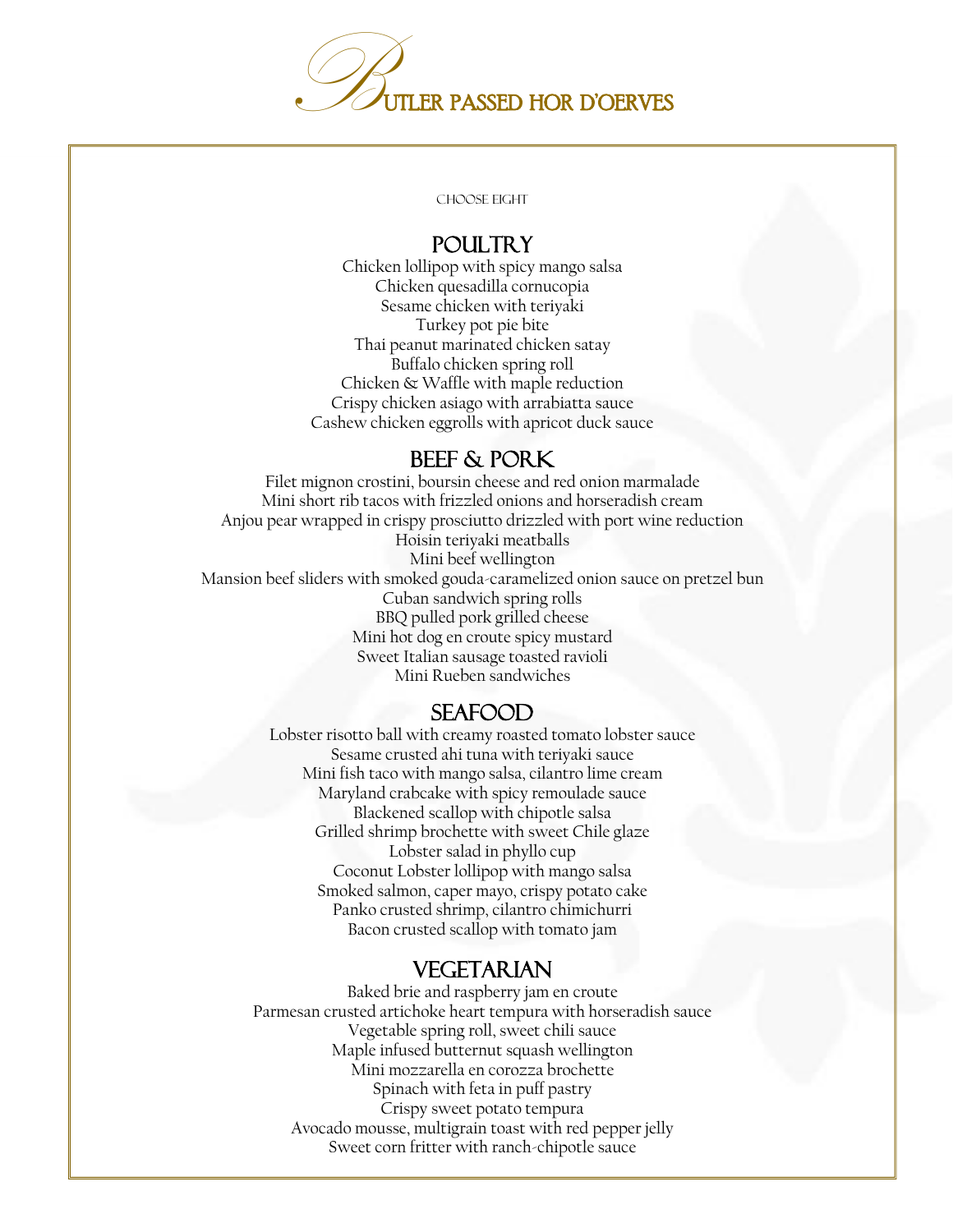

CHOOSE FOUR

FRIED CALAMARI Served with marinara sauce

BONELESS WINGS Classic hot sauce or BBQ sauce

CAVATELLI & BROCCOLINI With fried garlic & oil

### GOURMET MACARONI & CHEESE

THE MANSION'S EGGPLANT ROLLATINI Creamy ricotta cheese, pecorino Romano, roasted garlic, marinara & mozzarella cheese

BONELESS CHICKEN CACCIATORE Boneless chicken thighs, peppers, onion, mushrooms & roasted tomato

> CHOICE OF CHICKEN Francese, Marsala or Piccata

BEEF BRACIOLA Flank steak stuffed with roasted garlic, asiago, panko & herbs braised in a hearty tomato sauce

BEEF & BROCCOLI Marinated beef, ginger, water chestnuts, broccoli, pineapple & teriyaki sauce

> FRIED RICE Choice of Pork, Chicken or Vegetable

ITALIAN MEATBALLS Chef's homemade Italian meatballs in marinara sauce

SAUSAGE & PEPPERS Sweet Italian sausage with fresh peppers in marinara sauce

MANSION PAELLA Chicken, Spanish sausage, shrimp, black mussels & cockles with saffron rice

> SHRIMP SCAMPI Served with rice

SHORT RIBS GIAMBOTTA Slow cooked short ribs with potatoes, roasted peppers, caramelized onion & garlic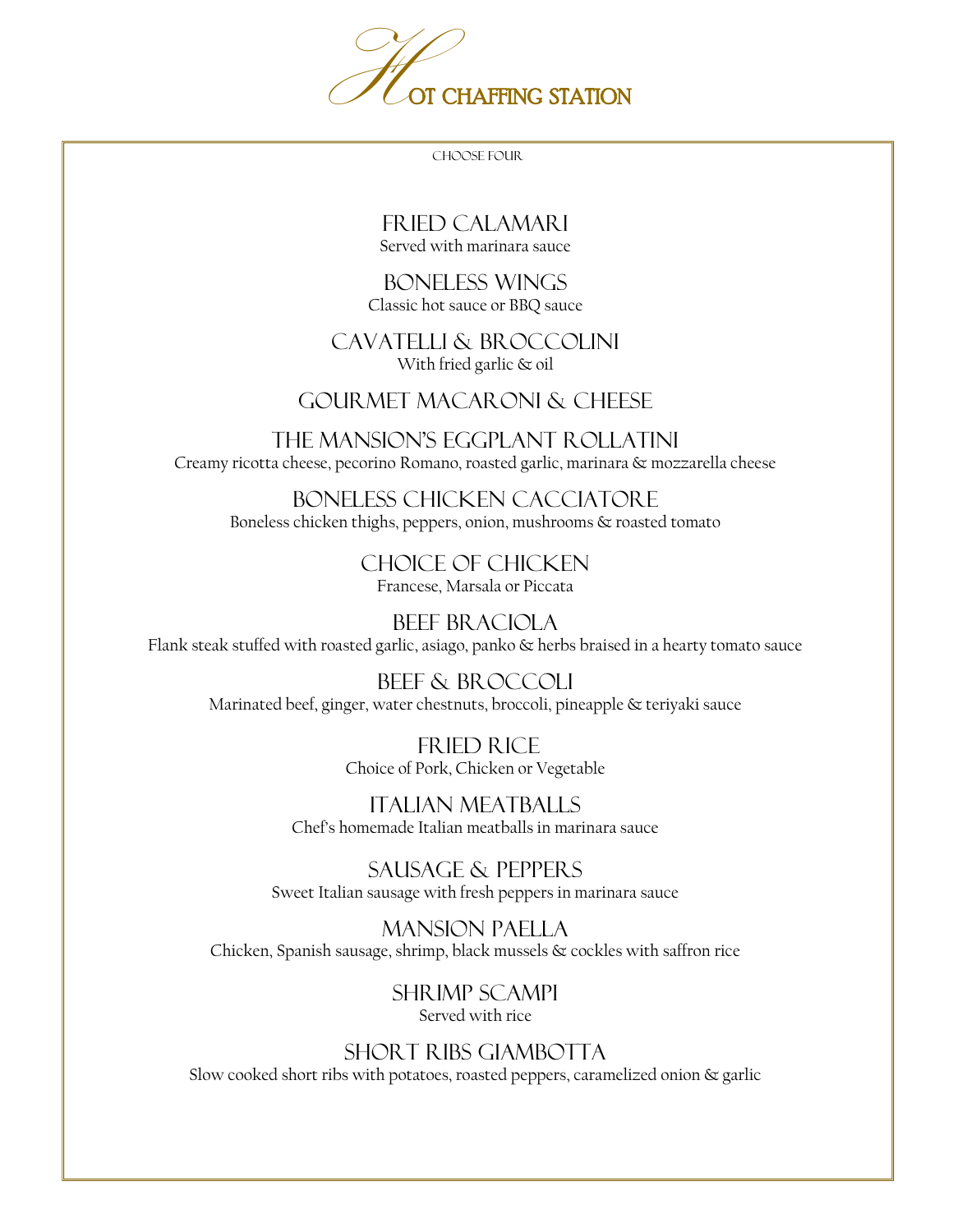

#### PASTA STATION CHOOSE TWO PASTAS AND TWO SAUCES

 Mezza Rigatoni Vodka sauce Tortellini Roasted garlic cream sauce Cavatappi Bolognese sauce Penne Pomodoro sauce Mini Ravioli Wild mushroom ragout Farfalle Pesto sauce

Risotto – Wild mushroom or Creamy traditional

#### CARVING STATION CHOOSE TWO

Sugar cured bone-in ham Roasted French breast of turkey Roasted side of salmon with roasted garlic cream sauce Loin of pork stuffed with spinach, roasted peppers & asiago Grilled flank steak with wild mushrooms Slow roasted pork belly with rosemary & fresh garlic Beef Brisket with chili lime sauce Lollipop lamb chop with rosemary au jus  $-$  add \$3

Turn your Carving Station into a New York Deli Pastrami, Turkey & Corned Beef Potato Salad, Cole Slaw An assortment of mustards, thousand island dressing, pickles and rye bread Additional charge - \$5 per guest

#### CHOOSE TWO ADDITIONAL STATIONS

## SEAFOOD STATION

Littleneck Clams, Blue-point Oysters, Seafood Salad With spicy cocktail sauce, assorted flavored tabasco sauces, lemon wedges & horseradish

#### CHOOSE TWO

Steamed Clams Prince Edward Mussels

Shrimp Scampi, Portuguese Shrimp or Shrimp FraDiavolo Served with Rice

#### Clams Casino or Clams Oreganata

add jumbo shrimp cocktail with ice sculpture \$8 \* add assorted sushi \$9 add snow crab claws \$MP \* add king crab legs \$MP \* add lobster tails \$MP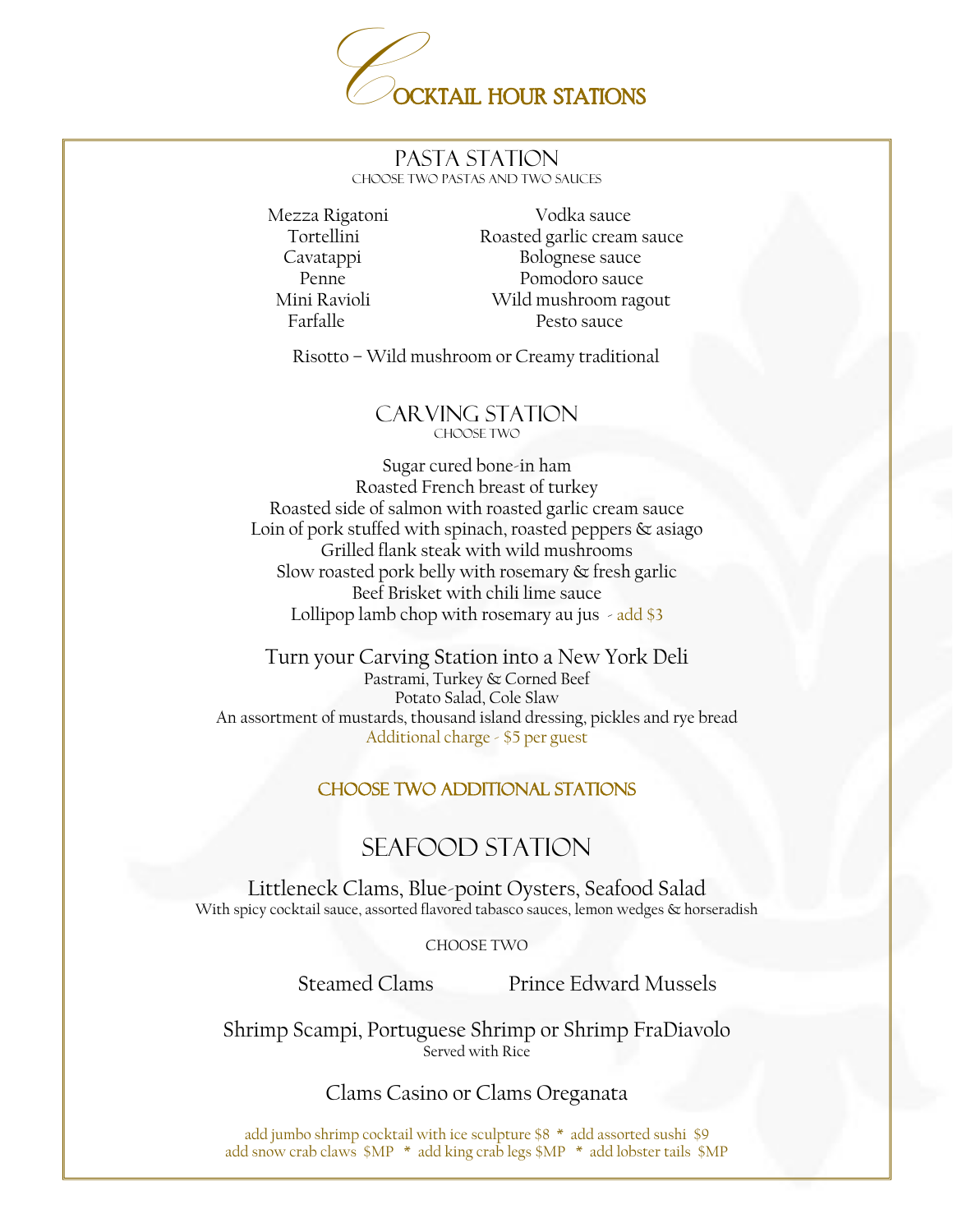## CONTINUED FROM PREVIOUS PAGE

## SMASHED POTATO MARTINI STATION

Mashed Yukon gold, sweet potatoes & steak fries - top with bacon, aged cheddar, scallions, corn, broccoli, caramelized onions, peas, chicken chunks, mini marshmallows, gravy, brown sugar

## CHICKEN WING STATION

Boneless wings with: traditional buffalo, sweet BBQ, Teriyaki & garlic parmesan Served with celery, carrots, blue cheese & ranch dressing

# FRESH MOZZARELLA STATION

Freshly made warm mozzarella sliced to order along with braided & salted, along with stuffed & rolled varieties with prosciutto, sundried tomatoes & olive tapenade; displayed with extra virgin olive oil, fresh basil & sliced Jersey tomatoes

## OKTOBERFEST STATION

Bratwurst, knockwurst, German potato salad, braised red cabbage, sauerkraut, warm pretzels with various mustards and Oktoberfest beer (in season)

## TAVERN STATION

Chef's selection of all your favorite pub food station to included: fried mozzarella, parmesan potato wedges, onion rings, mixed vegetable tempura, soft pretzels with beer cheese dip, buffalo chicken chunks & potato skins

### ASIAN STATION

General Tso's chicken, vegetable lo mein, fried dumplings, pork fried rice & beef stir fry Served in authentic to-go containers with chopsticks & fortune cookies

## SLIDER STATION

Make your own sliders that include angus beef burgers, pulled pork, hot dogs & impossible veggie burgers along with assorted condiments, French fries and potato slider rolls

## NEW ENGLAND STATION

A true Cape Cod experience – freshly battered fried fish & chips served with fresh lemon, Mini lobster rolls, coleslaw and New England clam chowder

# POT PIE STATION

Mansion made pot pies – to include chicken pot pie, vegetable pot pie & beef pot pie Served in iron skillets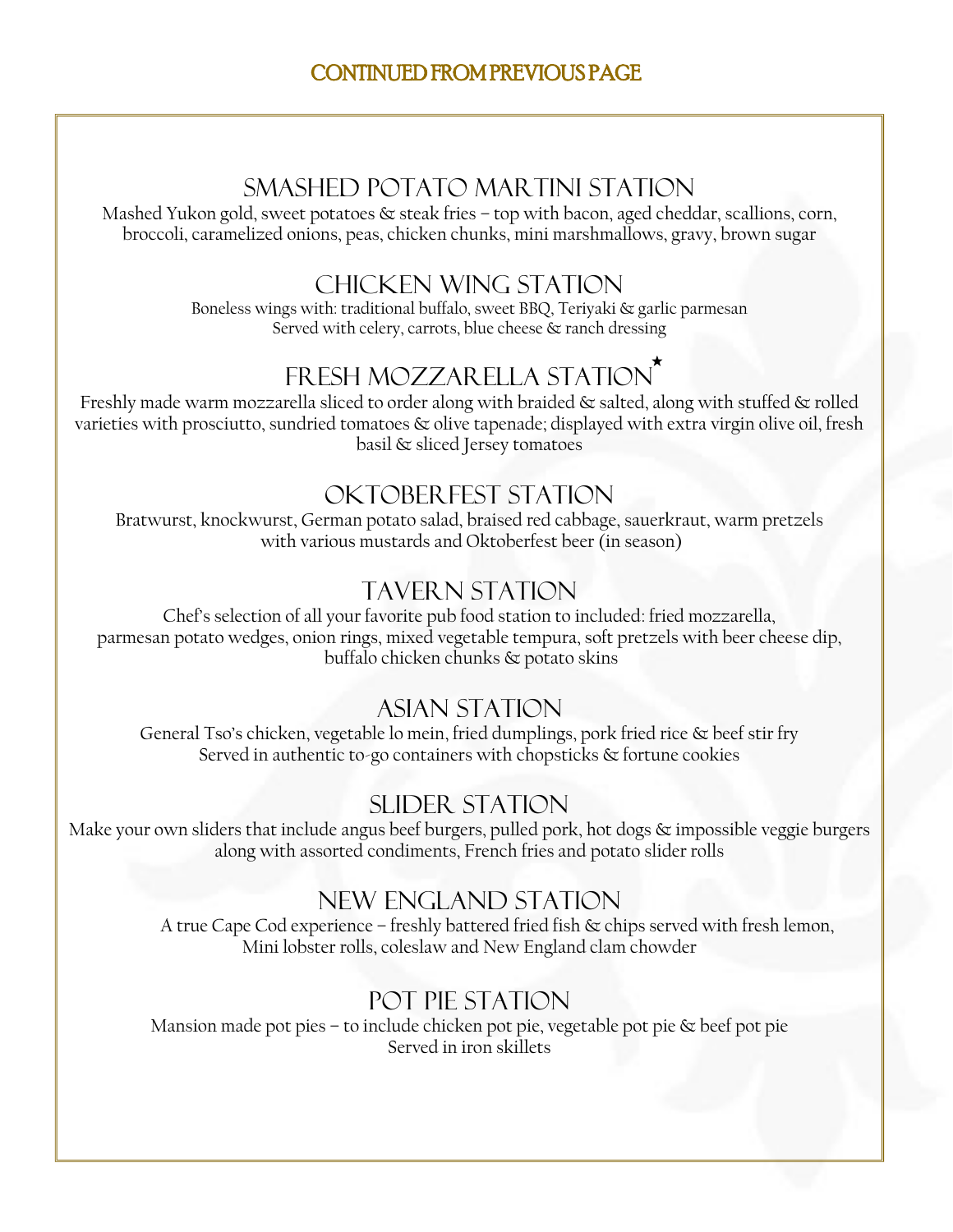## IRISH STATION

Corned beef & cabbage, fish & chips, shepherd's pie, & Irish soda bread served with mustards, tarter sauce & malt vinegar

## SOUTHERN STATION

BBQ pulled pork, buttermilk fried chicken, fried catfish, coleslaw, brown gravy, corn bread & beignets

## CAJUN STATION

Mini blackened chicken po boys, shrimp etouffee, gumbo soup, red beans & rice, & jalapeno corn bread

## MEDITERRANEAN STATION

Skewers with chicken, beef & vegetables, Basmati rice, hummus, cucumber and feta salad, pita & tzatziki sauce

# PORTUGUESE STATION<sup>\*</sup>

Roasted suckling pig with oranges, roasted chorizo sausage, garlic shrimp with pickles, cod fish cakes, honeydew melon slices wrapped in prosciutto  $\&$  potato, egg, carrot  $\&$  pea cold salad w/mayo

## BACON STATION

Fried pork belly bites, bacon wrapped scallops, smoky bacon sausage wraps, assorted flavored bacon & chocolate covered bacon

### FLAT BREAD PIZZA STATION

An assortment of flatbread pizzas with traditional toppings

### GRANDMA'S SUNDAY DINNER

Italian meatballs in marinara, Braciola braised in a hearty tomato sauce, mini ravioli in pesto sauce, sausage & peppers, escarole & beans, all served with fresh, sliced Italian bread

### Taste of philly

Mini cheesesteaks, chicken cheesesteaks, "Tony Luke's" pork sandwich, provolone & broccoli rabe sandwiches, crabby fries & Philly soft pretzels

## Tex- Mex Station

Sliced skirt steak with fresh pico de gallo, mini chimichangas, fried plantains, Mexican rice & cinnamon sugared tortilla chips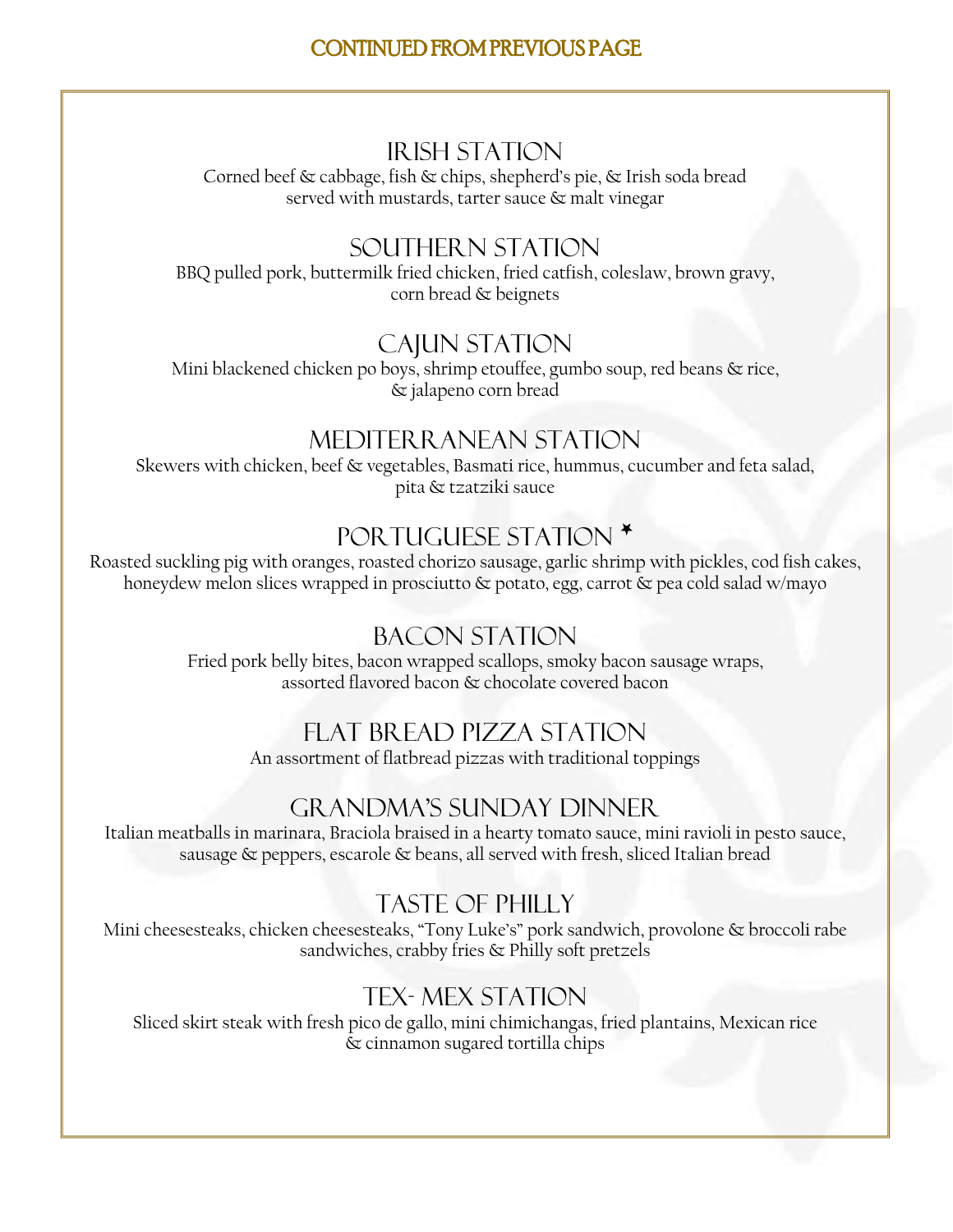

*After cocktail hour, your guests will be invited to their stunningly set tables. Stemmed flutes will be pre-set with champagne for the traditional toast & elegantly served three-course dinner that will include:*

#### DINNER SALAD CHOOSE ONE

GRAND MANSION SALAD Mixed greens with candied walnuts, dried cranberries, shaved pecorino romano with white balsamic dressing

CUCUMBER SPRING SALAD Elegantly displayed fresh cucumber wrapped with mixed greens, cherry tomato, shredded carrot with an herb vinaigrette

CHOPPED WEDGE SALAD Chopped iceberg, crumbled gorgonzola cheese, house cured bacon, grape tomatoes, red onions & blue cheese dressing

CAESAR SALAD Romaine hearts, garlic croutons, shaved romano cheese & homemade Caesar dressing

#### CRAFTSMAN SALAD Romaine, kalamata olives, roasted peppers, hearts of palm, feta cheese with a balsamic modena dressings

BRIARCLIFF SALAD Mixed greens, poached pear, shaved red onion, crumbled blue cheese, & fried parsnip chips with a parmesan peppercorn dressing

# DINNER ENTREES

ALL SERVED WITH SEASONAL VEGETABLES & POTATOES

**BEEF** 

Pan seared filet mignon with a red wine demi-glace Braised boneless short ribs of beef Chateaubriand

# **CHICKEN**

French Cut Chicken Breast Chicken Vesuvio – breaded & layered with fresh mozzarella and roasted peppers served over a light marinara Chicken Involtini –layered w/ roasted peppers, prosciutto & basil finished with a balsamic reduction Lemon Chicken Romano – Romano crusted & topped with lemon zested mozzarella cheese served with a lemon velouté & fresh basil Stuffed Chicken \*stuffed with wild rice with an herb velouté \* stuffed with spinach & asiago cheese with a lemon velouté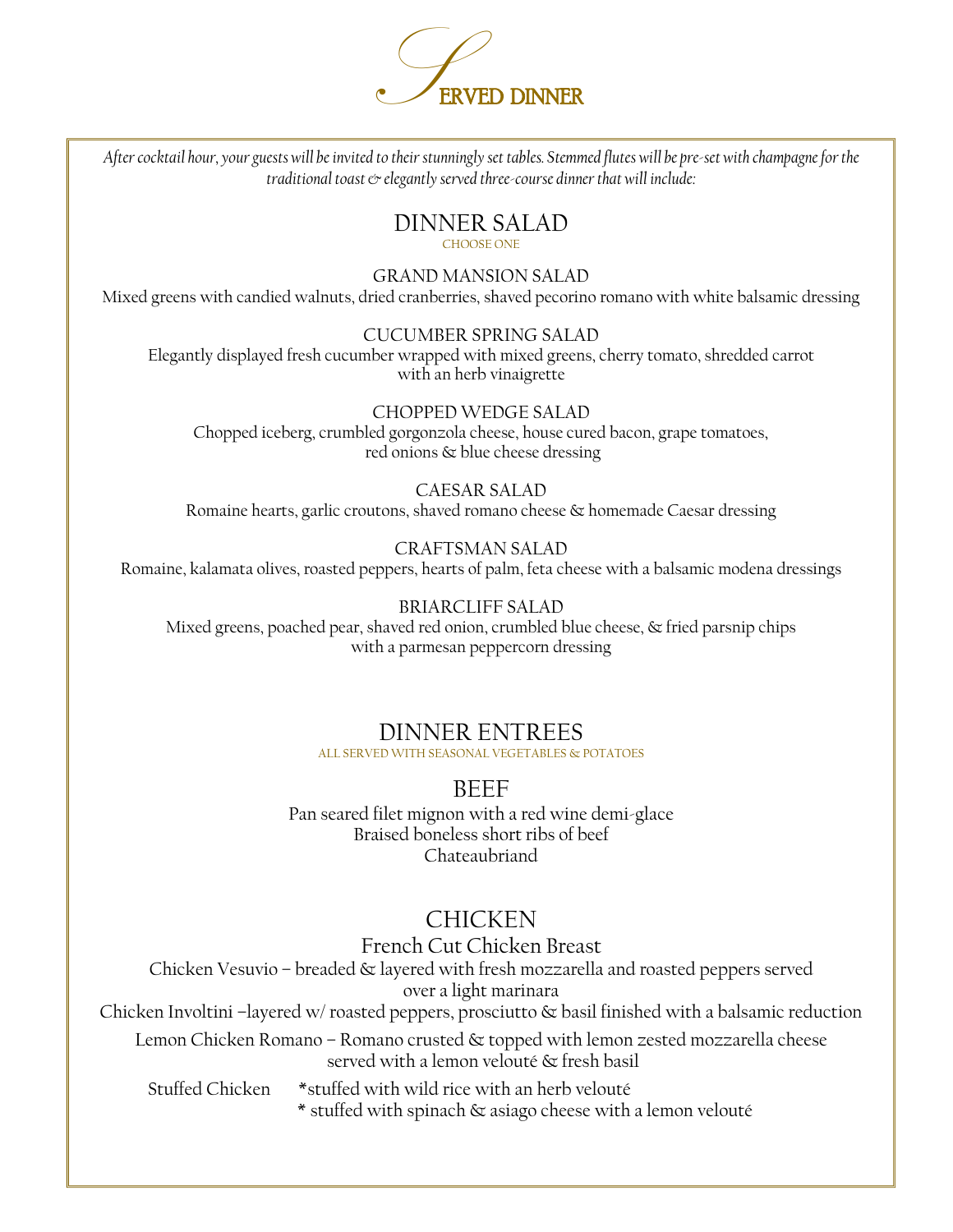### FISH

Salmon, Chatham Cod, or Red Snapper Swordfish, Halibut, Grouper or Sea Bass

Stuffed Flounder Florentine – filet stuffed with a spinach & parmesan cheese stuffing served with a lemon white wine sauce

Mango salsa – topped with diced fresh mango, red onion & cilantro with a sweet chili sauce Dijon mustard beurre blanc – white wine reduction, shallots, butter & finished with Dijon mustard Herb  $\&$  horseradish crusted – touch of dijon rub with herbs  $\&$  horseradish Oreganata – topped with seasoned panko crumbs  $\&$  herbs finished with a light sauce Piccatta – served in a lemon, white wine sauce with capers Bruschetta – topped with diced tomato, roasted peppers, onion  $\&$  garlic Potato crusted – with panko & herb

## SPECIALTY FISH OPTIONS<sup>\*</sup>

Stuffed Flounder Filet of flounder stuffed with a crab meat stuffing Seafood Risotto Fresh risotto with shrimp, scallops & mussels Mansion Crabcake

MANSION DUET *Choice of the two selections* Additional options; Butter poached 6 oz lobster tail; Jumbo grilled or stuffed shrimp – MP

Additional charges apply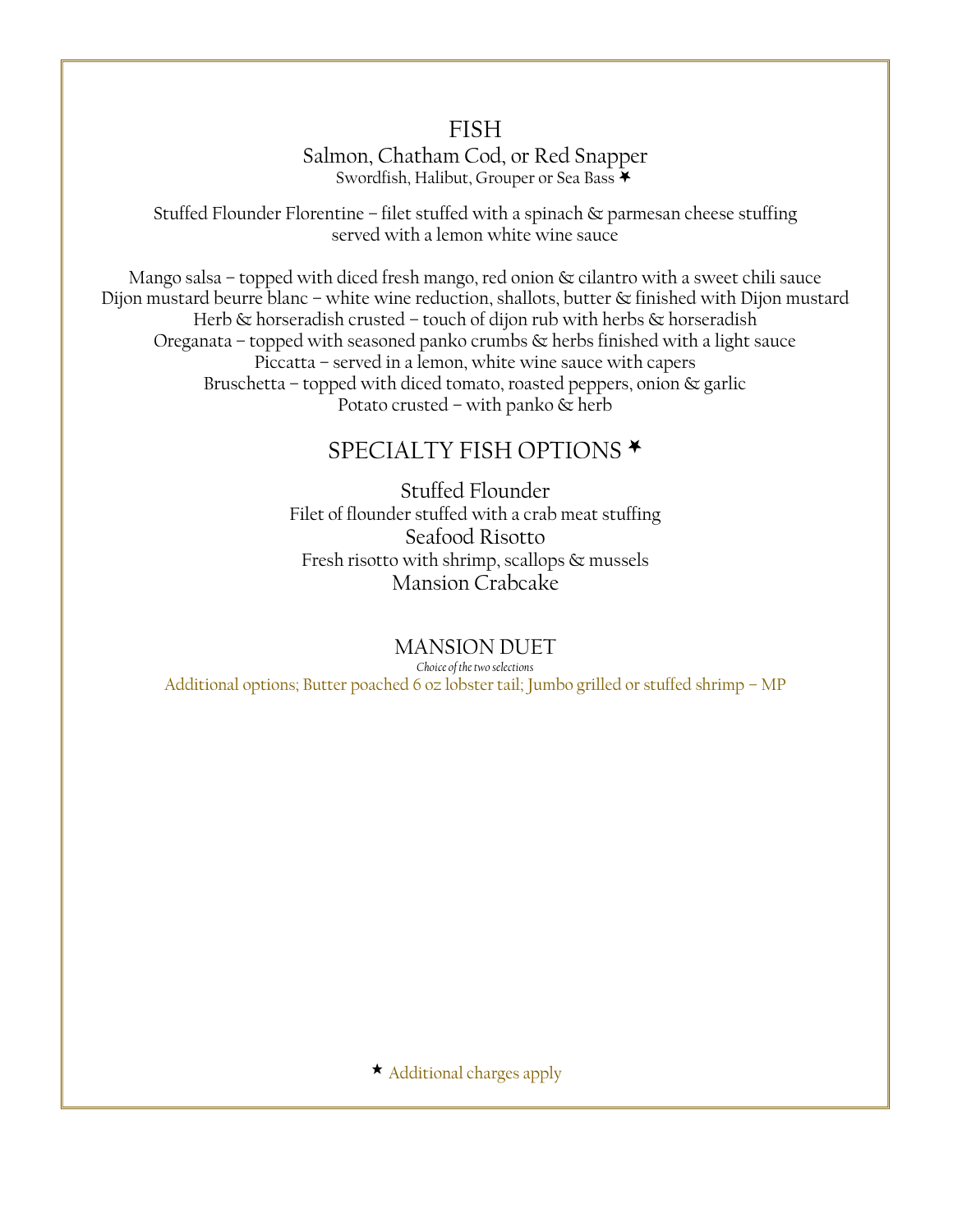

### WEDDING CAKE

Design your custom cake with our premium preferred bakeries Calandra's, A Little Cake or Palermo's

AND

## FAMILY STYLE DESSERT PLATTERS

Assorted pastries served family style at your guests' tables- may include:

Cannoli's, chocolate covered strawberries, mini cheesecakes, mini carrots cake, eclairs, napoleons, fruit tarts, chocolate mousse tarts, etc.

> COFFEE & TEA Freshly brewed regular & decaf coffee along with assorted teas

UPGRADE YOUR DESSERT WITH ADDITIONAL STATIONED TREATS & CORDIALS FROM BELOW

#### VIENNESE TABLE & DESSERT ROOM

The cocktail hour room will become an extended dessert extravaganza to include:

VIENNESE TABLE

An amazing array of sweets including cakes of different flavors, cheesecake, mini assorted pastries such as napoleons, cannoli's, mini eclairs, fruit tarts, chocolate covered strawberries & fresh fruit

#### CHOCOLATE FUNDUE or CHOCOLATE FOUNTAIN STATION

Fountain: Cascading milk chocolate Fondue: Milk, Dark & Vanilla Chocolate accompanied by fresh seasonal berries, pineapple, melon, rice crispy squares, Oreos, lady fingers, marshmallows, cookies & pretzel rods

ICE CREAM STATION Vanilla & chocolate ice cream served with a variety of toppings including:

Assorted toppings, chocolate syrup, waffles & whipped cream

#### CHEF'S HOMEMADE ZEPPOLI & FRIED OREOS

#### BANANAS FOSTER

#### SEASONAL MINI DESSERT SHOTS

#### RICE PUDDING & ASSORTED MOUSSE

#### CORDIAL BAR

Compliment your coffee station with your favorite cordials including: Amaretto, Irish Cream, Molinari, Frangelico & Kahlua